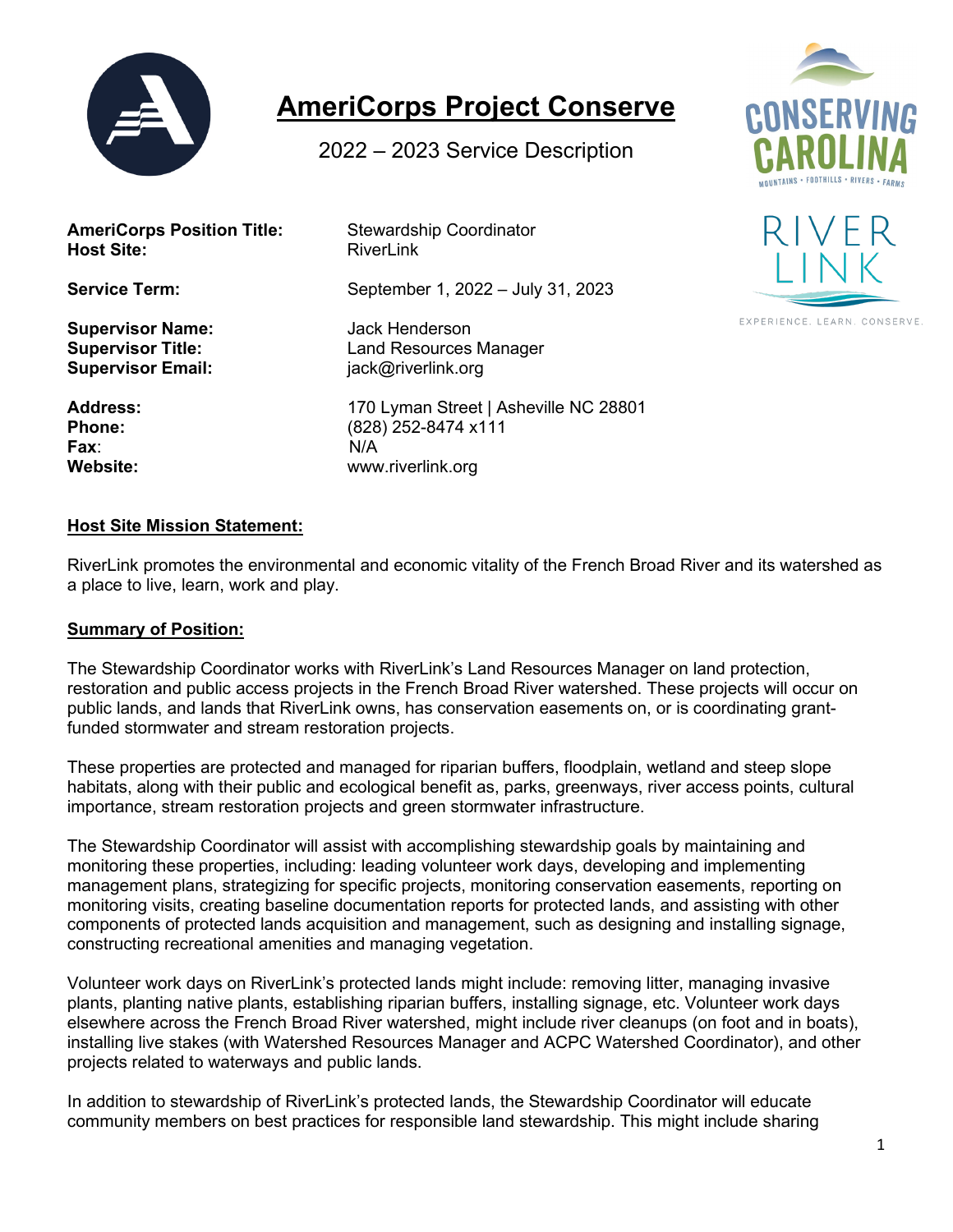expertise on invasive plants, native plants, riparian buffers, stream restoration and green stormwater infrastructure.

The Stewardship Coordinator will also have opportunities to work with other RiverLink program staff and AmeriCorps members, including the Watershed Coordinator and Education Coordinator, on stormwater and stream restoration projects, teaching endeavors and events.

# **Desired Qualifications – Knowledge, Skills, & Abilities:**

- Passion for clean rivers, healthy riparian habitats, native plants, and outdoor recreation.
- Interest in working collaboratively with a diverse network of staff, partners and community members.
- Empathy for how conservation and environmentalism have historically and currently impacted black, indigenous, and other people of color.
- Interest in natural resource management, land protection, water recreation, parks and greenways.
- Knowledge of land trust practices, including: real estate and property information, conservation easements and annual monitoring, baseline document reports and stewardship.
- Knowledge of native plant and animal species present in Western North Carolina.
- Knowledge of exotic invasive plant species and techniques to manage and remove.
- Knowledge of stream restoration techniques and best practices.
- Experience with river access design and implementation.
- Experience with leading volunteers and working with community members.
- Skillful in written and verbal communication. Able to speak to groups of all sizes.
- Proficiency with Google Workspace, Microsoft Office, ArcGIS, and smartphone applications.
- Must have a valid driver's license.
- Must be at least 18 years of age, be a citizen, national, or lawful permanent resident alien of the United States, and consent to a criminal history check.

## **Preferred Service Hours / Weekly Schedule:**

This position typically works from 9AM-5PM Mondays-Fridays with some evenings and weekends. RiverLink offers a workspace in our office, but is flexible on working remotely when duties allow.

In addition to fulfilling host site service responsibilities, all Project Conserve members are required to fully participate in team training, service projects and statewide AmeriCorps events. Project Conserve team events will occur approximately twice per month in locations throughout the service area and may require up to three overnight stays.

## **Position Responsibilities & Duties**

#### **Conservation Education:** (30% of time)

- Provide conservation/stewardship education to RiverLink's conservation easement landowners, along with other residents and visitors of the French Broad River watershed.
- Integrate education into volunteer events in the form of discussing water quality impacts, invasive species identification, stream restoration techniques, and river and land use history.
- Work with staff and other AmeriCorps members to organize educational and recreational events such as workshops and guided paddle trips to connect the public with local waterways and issues.
- Participate in tabling events such as conferences, festivals, career days, etc.

## **At-Risk Ecosystem Impacts:** (30% of time)

- Lead volunteers in invasive plant removal, riparian habitat restoration, and bank stabilization on RiverLink's protected properties and public lands.
- Lead volunteers in removing trash from local waterways.